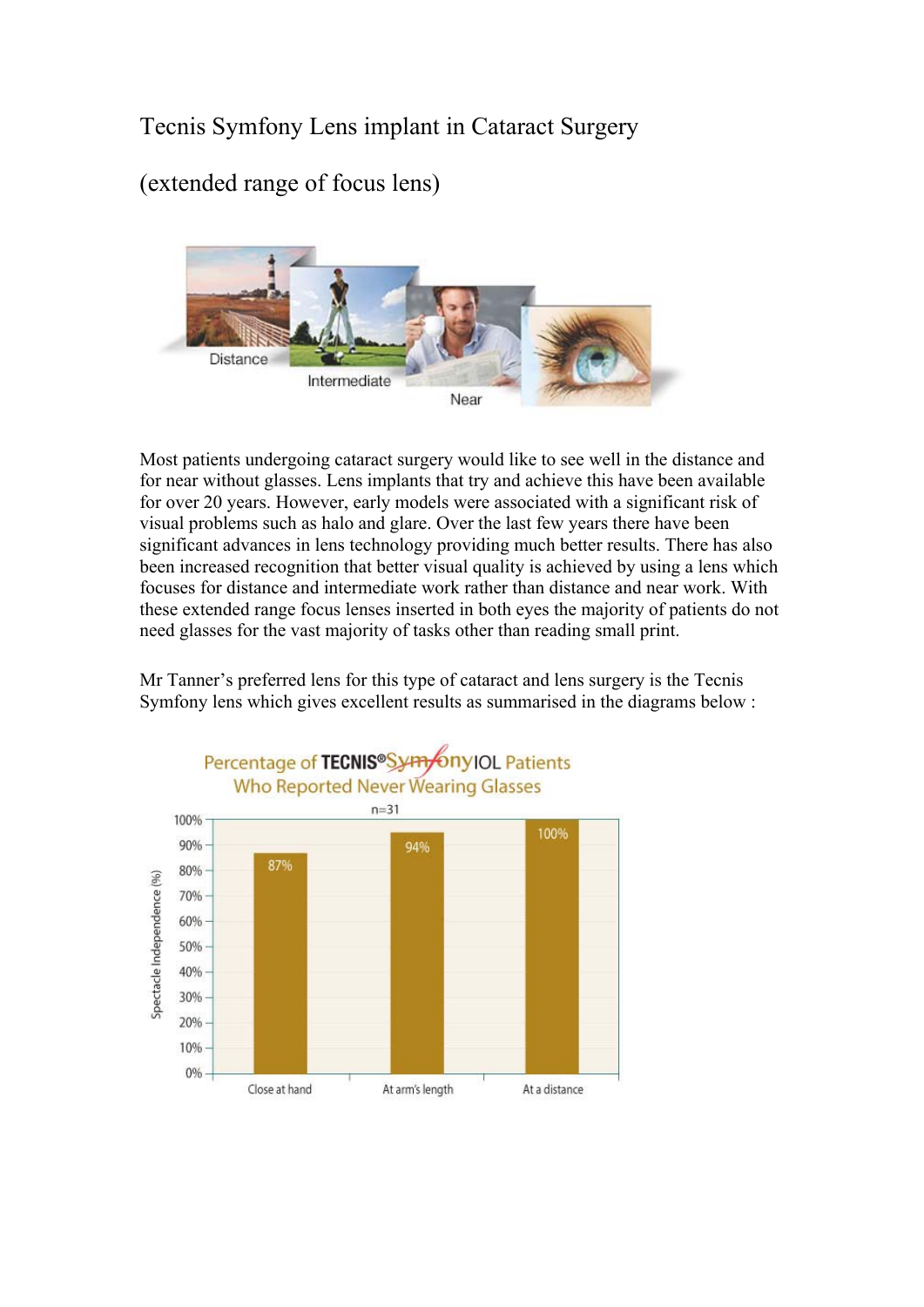

These lenses use two new technological innovations greatly improving patient satisfaction:

- 1. The proprietary diffractive echelette design feature extends the range of vision using a novel pattern of light diffraction.
- 2. The proprietary achromatic technology corrects chromatic aberration for enhanced contrast sensitivity.